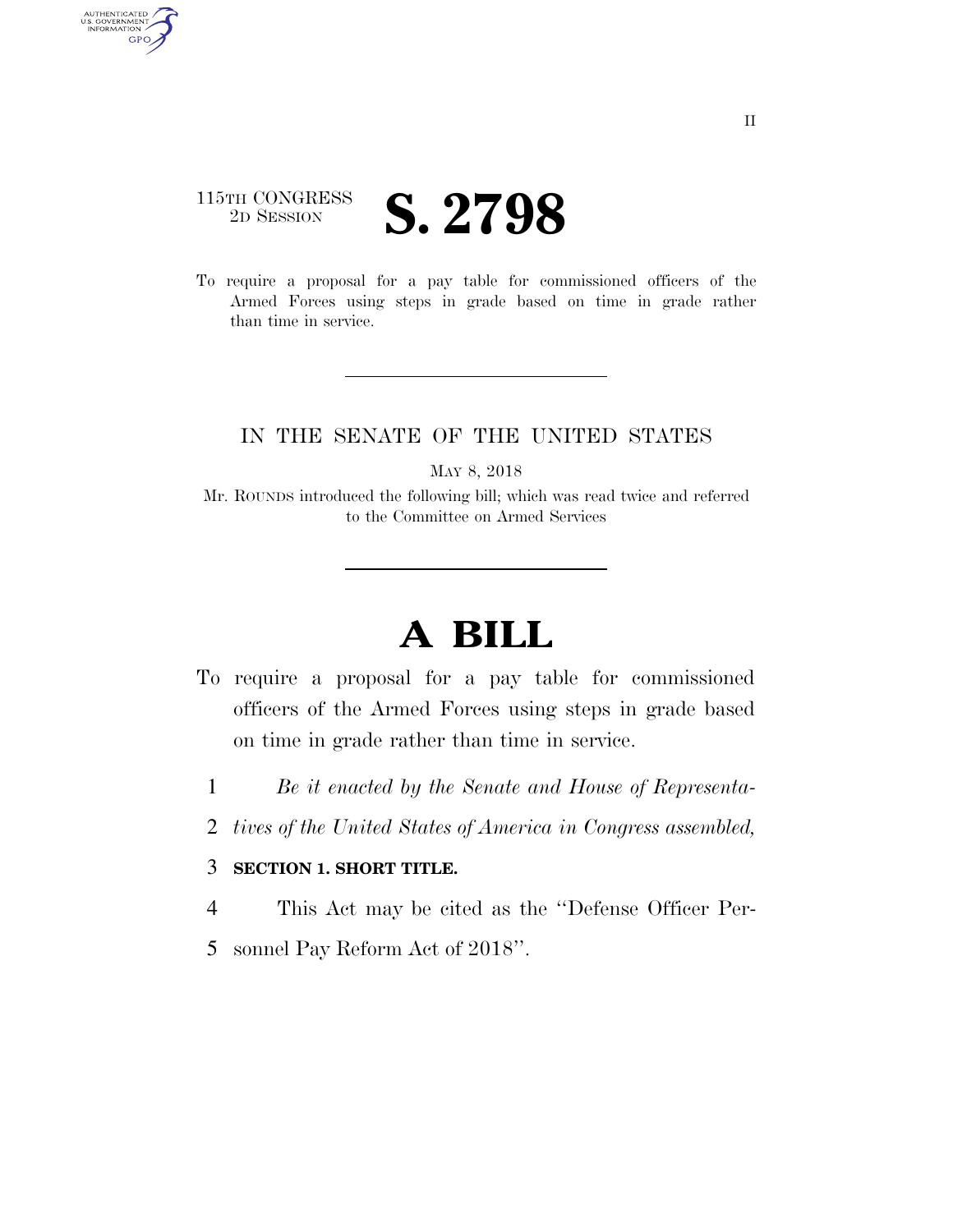|                | 1 SEC. 2. DEPARTMENT OF DEFENSE PROPOSAL FOR PAY |
|----------------|--------------------------------------------------|
| 2              | TABLE FOR COMMISSIONED OFFICERS OF               |
|                | THE ARMED FORCES USING STEPS IN GRADE            |
| $\overline{4}$ | <b>BASED ON TIME IN GRADE RATHER THAN</b>        |
| 5              | TIME IN SERVICE.                                 |

 (a) PROPOSAL REQUIRED.—Not later than 90 days after the date of the enactment of this Act, the Secretary of Defense shall submit to the congressional defense com- mittees a report setting forth a proposal for a pay table for commissioned officers of the Armed Forces that uses steps in grade for each pay grade based on time of service within such pay grade rather than on time of service in the Armed Forces as a whole.

 (b) COMPTROLLER GENERAL ASSESSMENT.—Not later than March 1, 2019, the Comptroller General of the United States shall submit to the congressional defense committees a report setting forth an assessment by the Comptroller General of the proposed pay table required pursuant to subsection (a), including an assessment of the effects of using the proposed pay table, rather than the current pay table for commissioned officers of the Armed Forces, on recruitment and retention of commissioned of- ficers of the Armed Forces as a whole and on recruitment and retention of commissioned officers of the Armed Forces with particular sets of skills (including cyber and other technical skills).